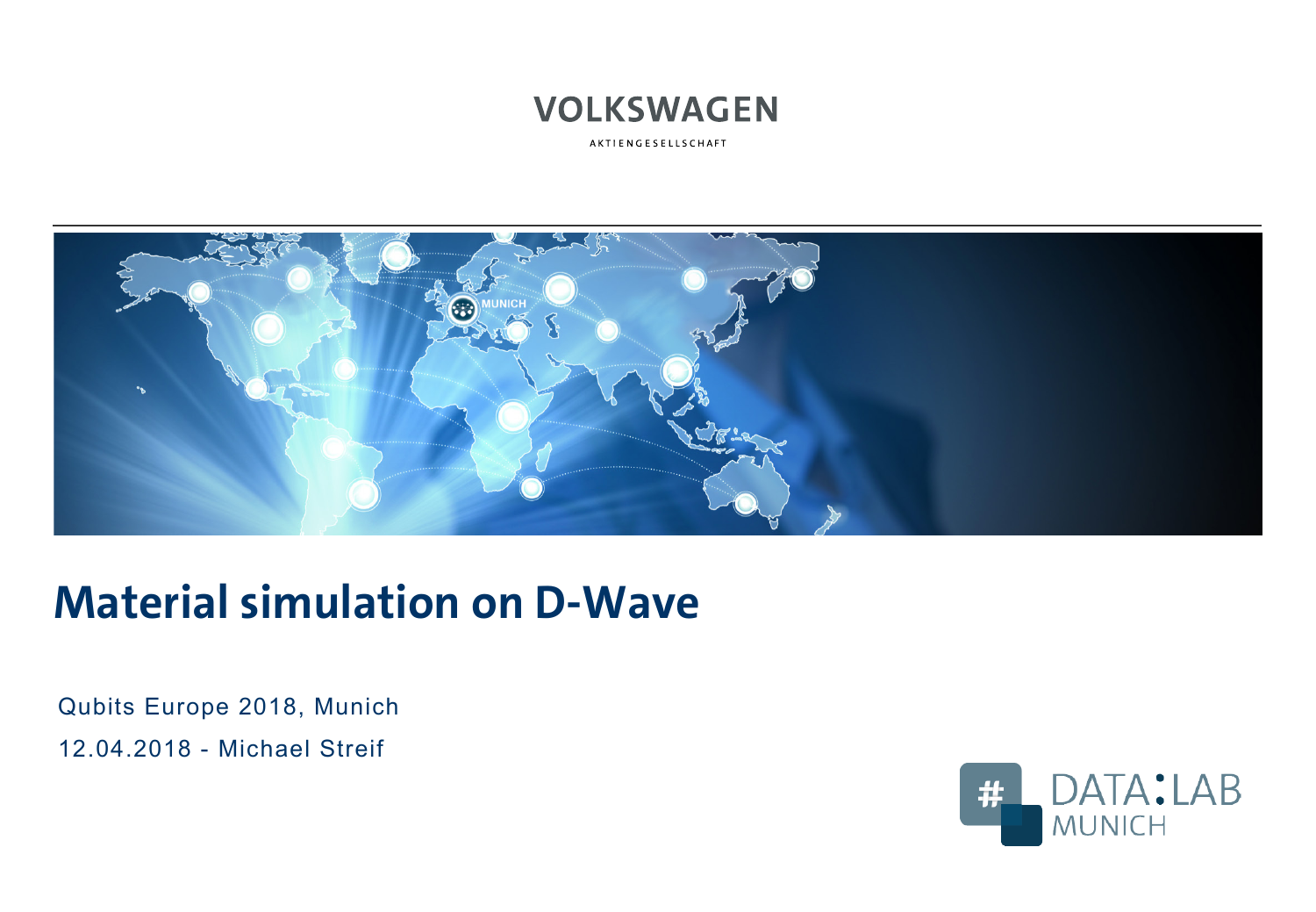

### **Powered by…**



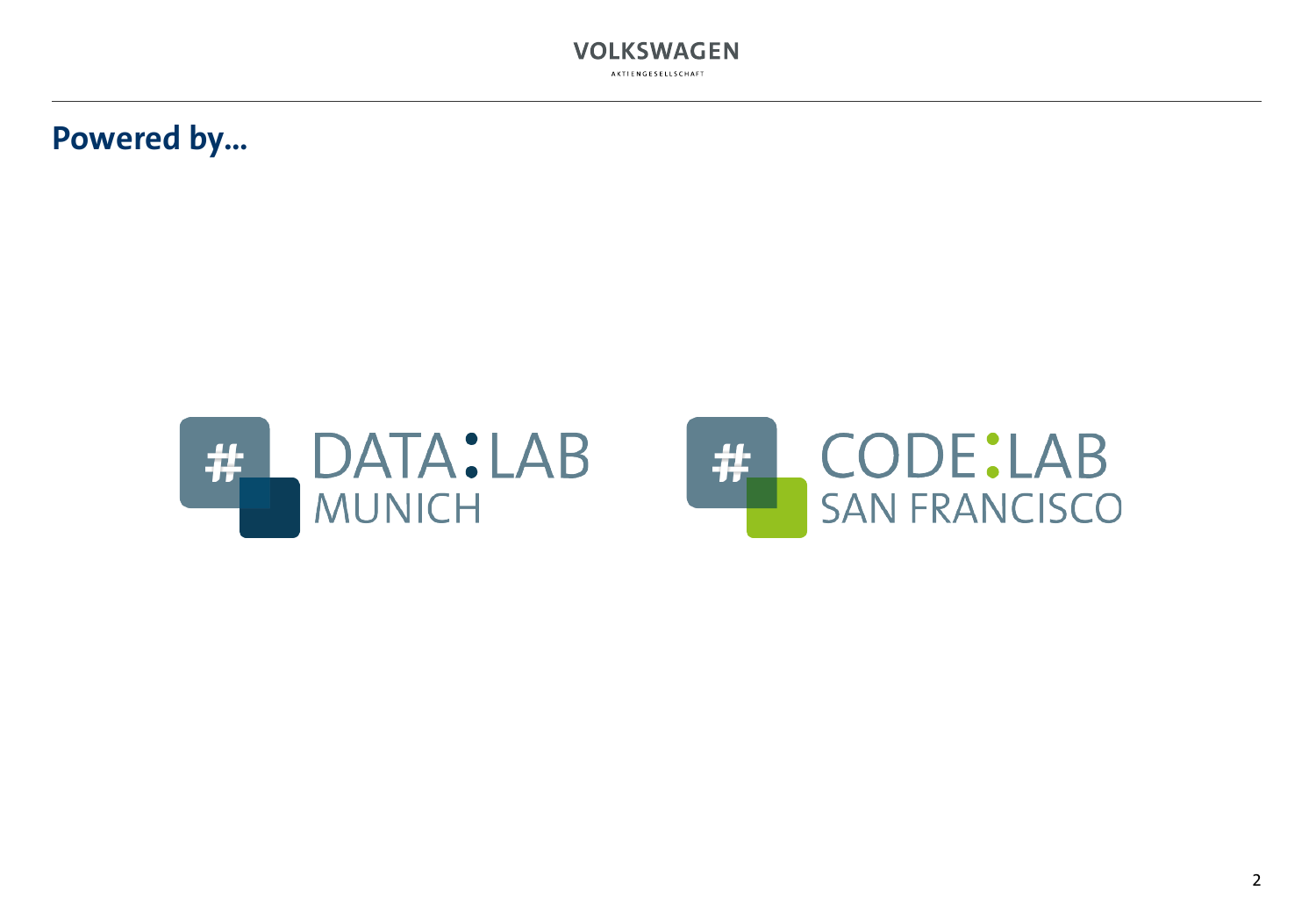#### **VOLKSWAGEN** AKTIENGESELLSCHAF

### **Motivation**



- Simulating electronic structure properties is important for different areas of research and industry
- Numerical approximations rapidly become unfeasible
- Quantum computers do not require exponentially increasing time to solve larger systems

**Long term goal:** 

Investigating the use of quantum computers to find advanced materials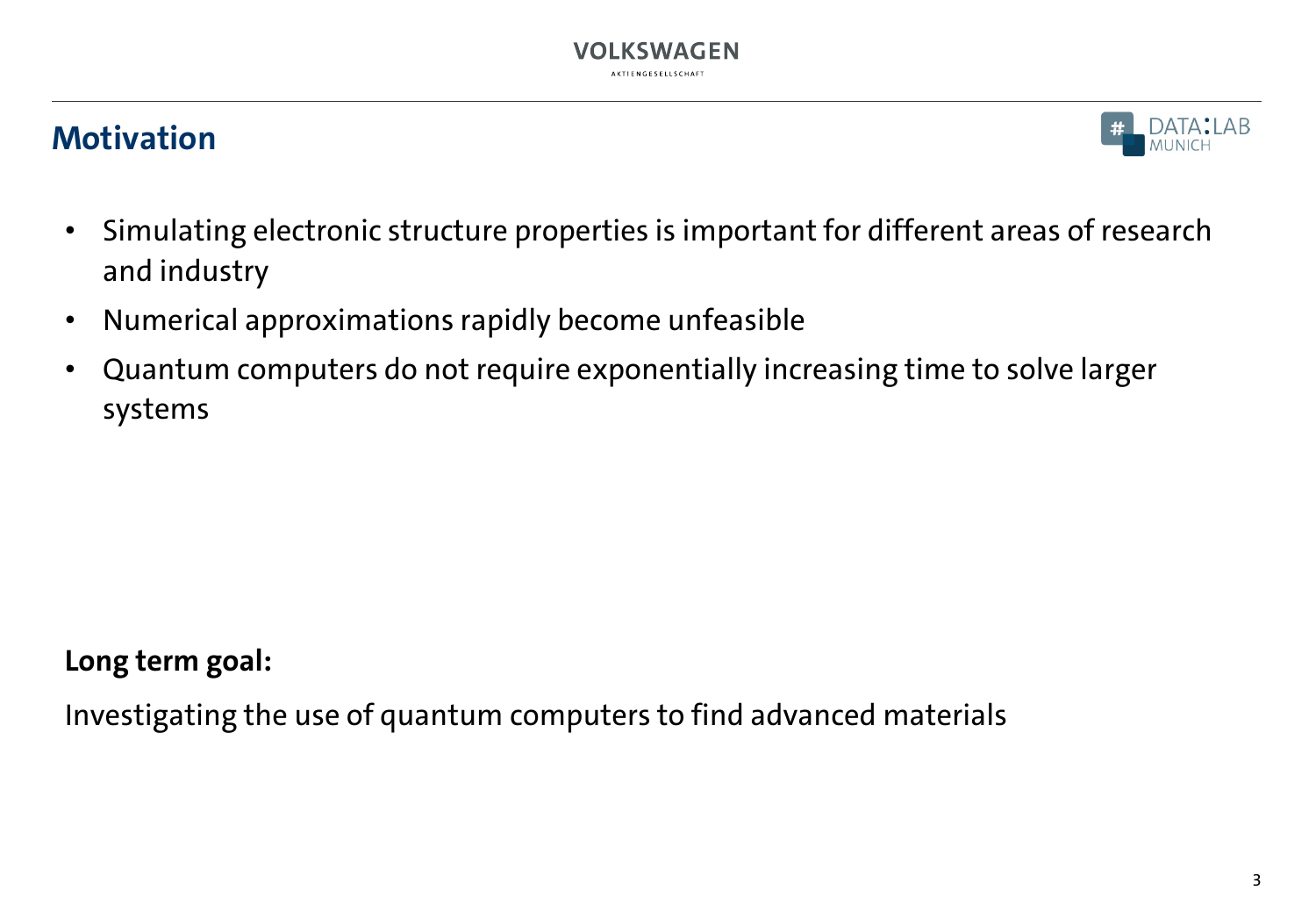

# **Electronic structure calculations on quantum computers**



- Mainly targeted by gate model approaches
- Quantum algorithms: variational quantum eigensolver (VQE), phase estimation algorithm (PEA)
- Current gate model devices suffer from different challenges:
	- Small number of qubits
	- Decoherence effects
	- Imperfect qubits and gates

Can we instead use a quantum annealer, e.g. a D-Wave machine, for such calculations? **Yes! [1]**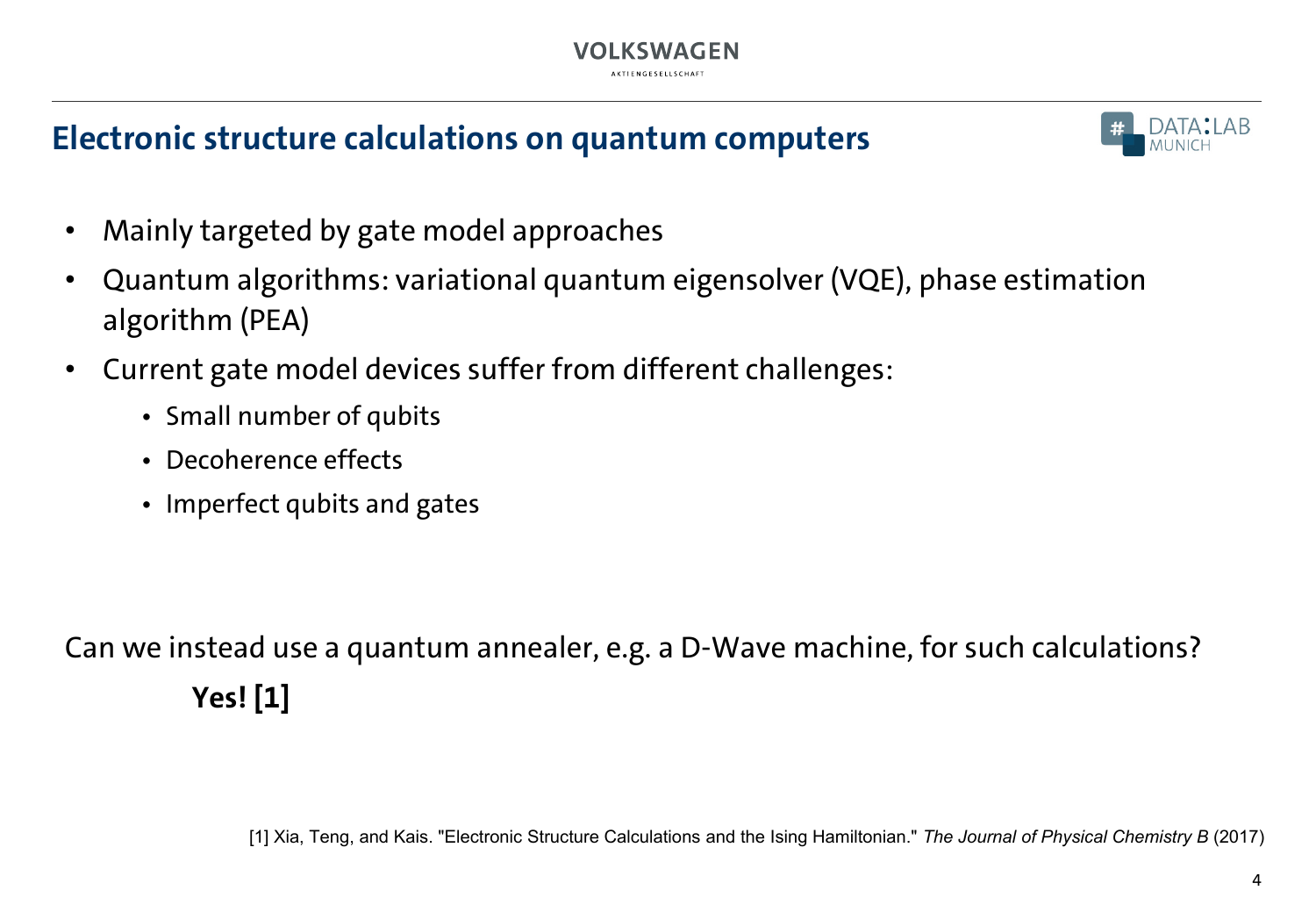

### **Quantum chemistry in a nutshell**



• Molecules can be described by a fermionic Hamiltonian

$$
H = \sum_{i,j} h_{ij}(R) a_i^{\dagger} a_j + \frac{1}{2} \sum_{i,j,k,l} h_{ijkl}(R) a_i^{\dagger} a_j^{\dagger} a_k a_l
$$

• Jordan-Wigner transformation to map it onto a qubit Hamiltonian

$$
H=\sum_{i,\alpha}h^i_{\alpha}\sigma^i_{\alpha}\ +\ \sum_{i,j,\alpha,\beta}h^{ij}_{\alpha\beta}\sigma^i_{\alpha}\sigma^j_{\beta}\ +\ \sum_{i,j,k,\alpha,\beta,\gamma}h^{ijk}_{\alpha\beta\gamma}\sigma^i_{\alpha}\sigma^j_{\beta}\sigma^k_{\gamma}\ +\ldots
$$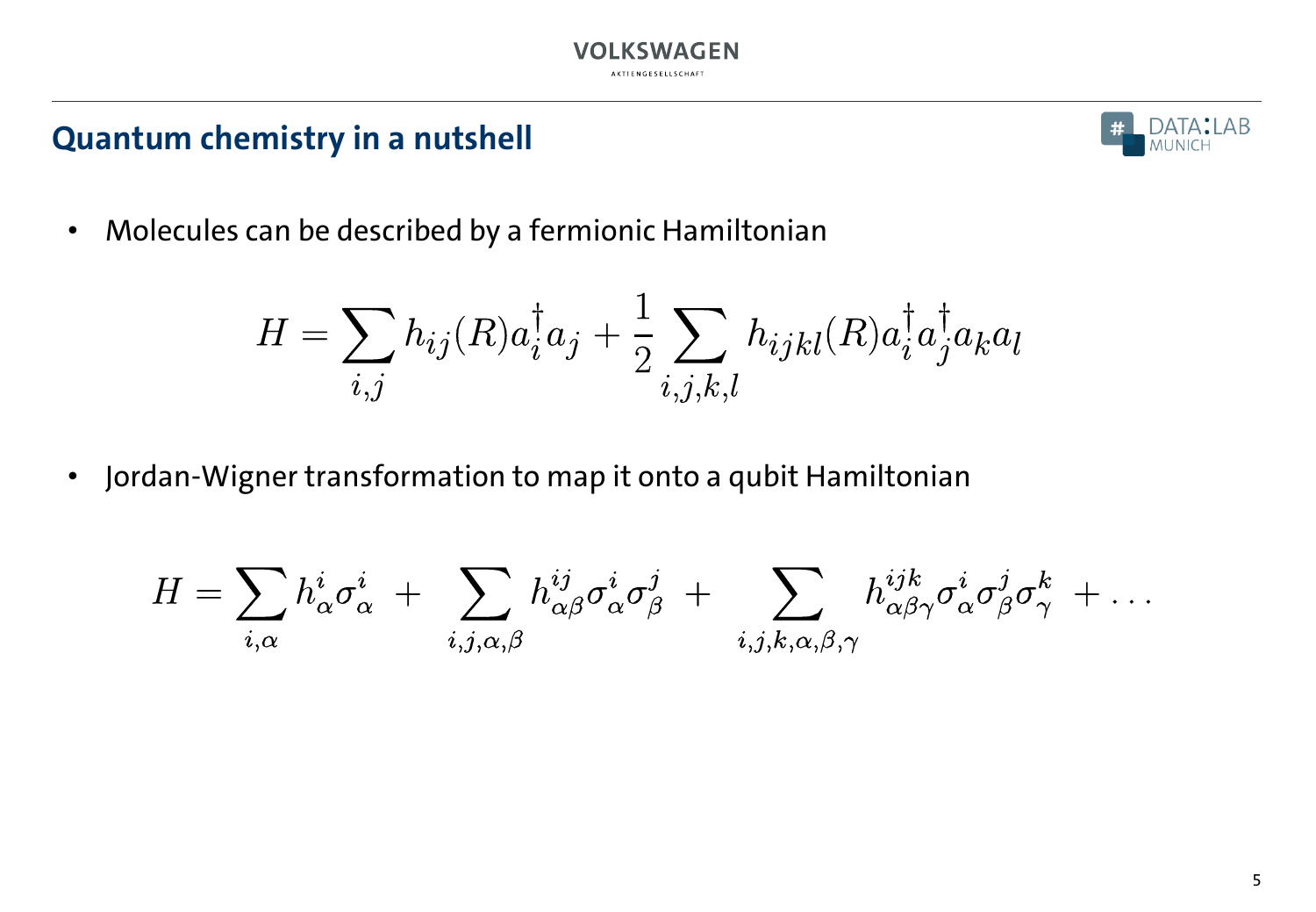

## **Mapping the problem onto D-Wave (1)**



$$
H=\sum_{i,\alpha}h^i_{\alpha}\sigma^i_{\alpha}\ +\ \sum_{i,j,\alpha,\beta}h^{ij}_{\alpha\beta}\sigma^i_{\alpha}\sigma^j_{\beta}\ +\ \sum_{i,j,k,\alpha,\beta,\gamma}h^{ijk}_{\alpha\beta\gamma}\sigma^i_{\alpha}\sigma^j_{\beta}\sigma^k_{\gamma}\ +\ldots
$$

- $\sigma_x$ ,  $\sigma_y$  and  $\sigma_z$  terms instead of  $\sigma_z$  terms only
- k-local terms instead of 2-local
- [1] shows how to map a *n*-qubit Hamiltonian with  $\sigma_x$ ,  $\sigma_y$  and  $\sigma_z$  terms to a  $rn$ -qubit Hamiltonian with  $\sigma_z$  terms only



[1] Xia, Teng, and Kais. "Electronic Structure Calculations and the Ising Hamiltonian." *The Journal of Physical Chemistry B* (2017)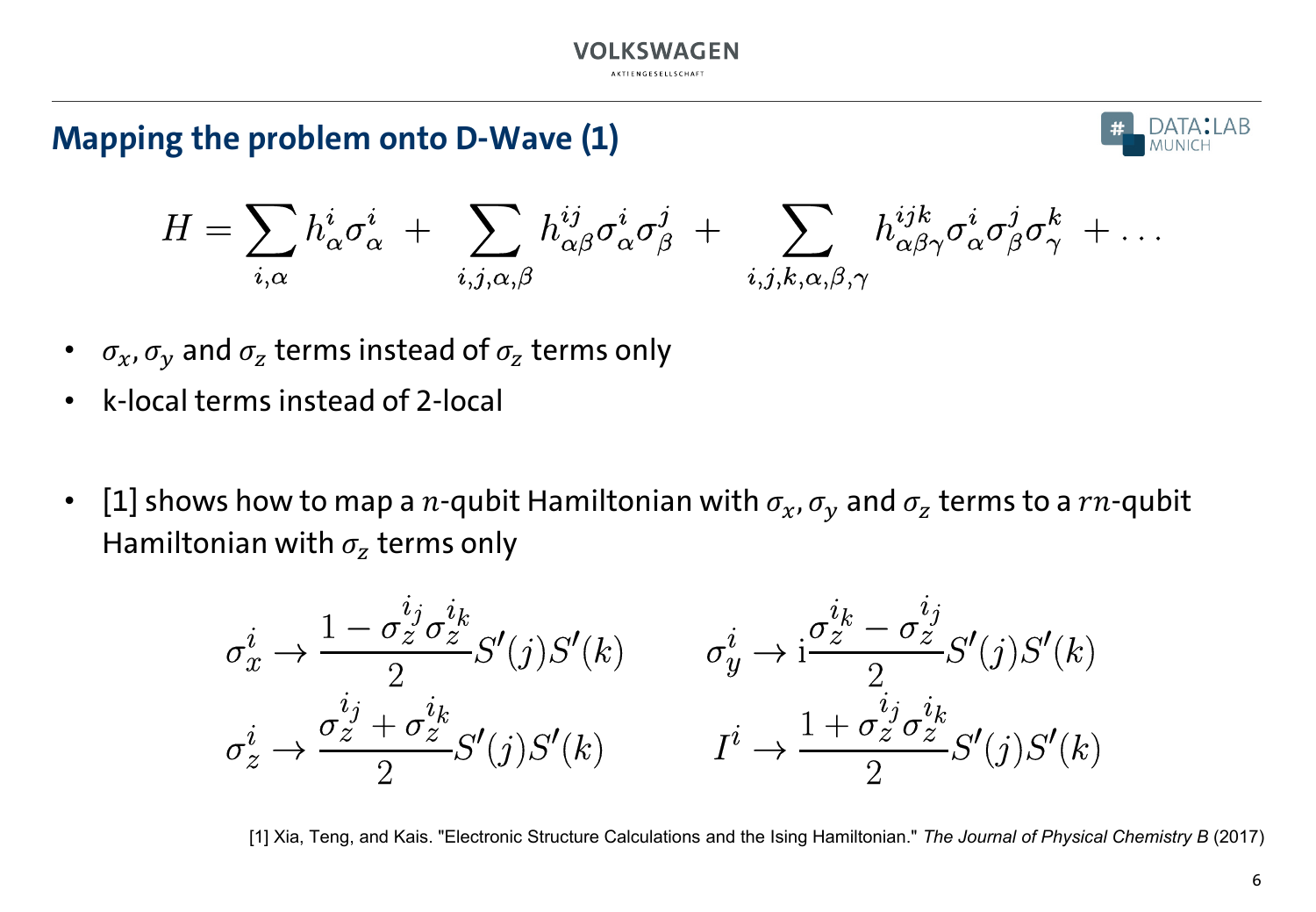# **Mapping the problem onto D-Wave (2)**



- Reducing the dimensions from k-local to 2-local by using ancillary qubits
- Illustrative example (by [1]):

$$
\min(\pm x_1 x_2 x_3) = \min(\pm x_4 x_3 + x_1 x_2 - 2x_1 x_4 - 2x_2 x_4 + 3x_4)
$$
  

$$
x_1, x_2, x_3, x_4 \in \{0, 1\}
$$

Ising representation:

$$
H=\sum_i h'_i \sigma_z^i + \sum_{i,j} J'_{ij} \sigma_z^i \sigma_z^j
$$

[1] Xia, Teng, and Kais. "Electronic Structure Calculations and the Ising Hamiltonian." *The Journal of Physical Chemistry B* (2017)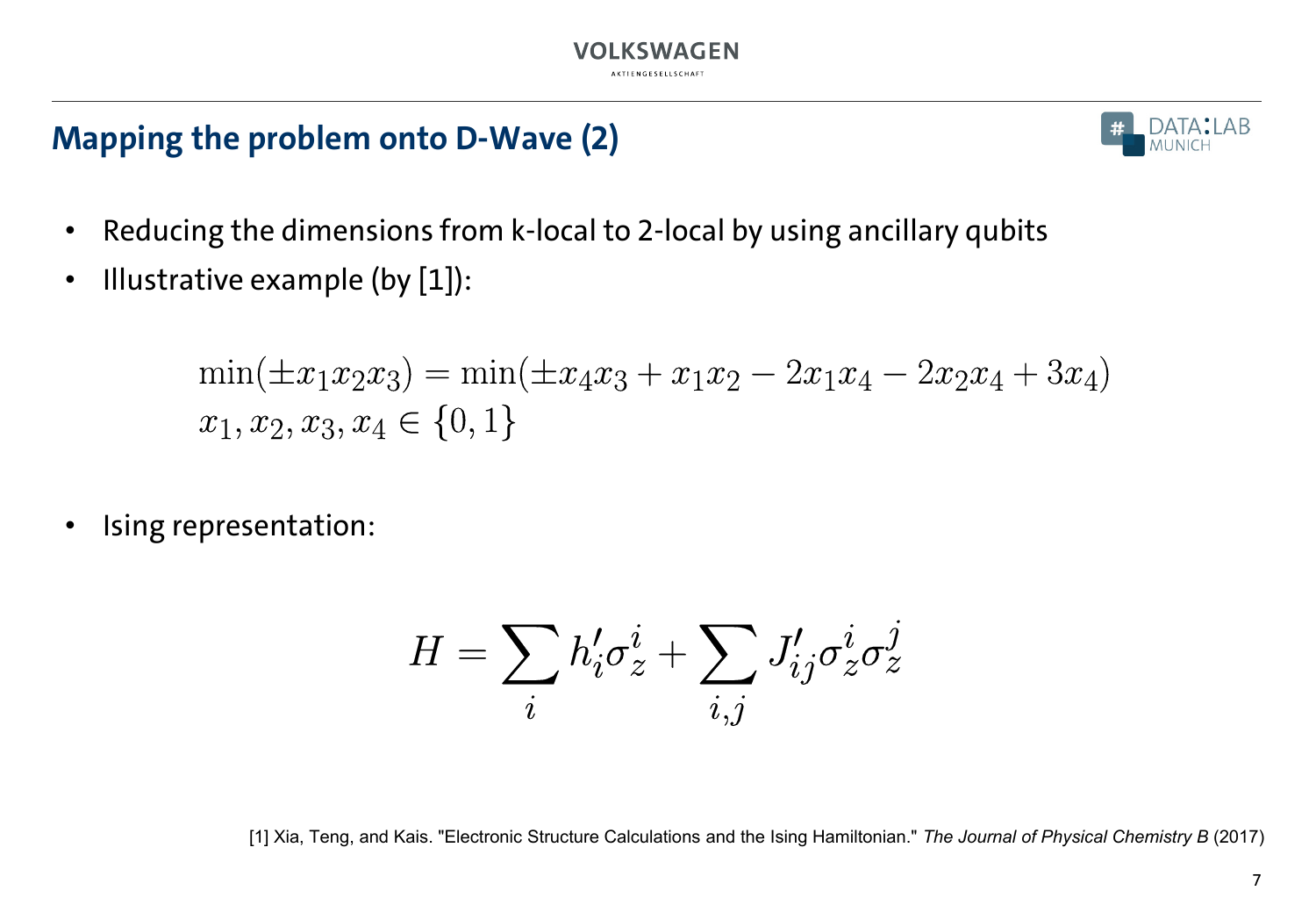### **Experiments on D-Wave**



- Molecular hydrogen,  $H_2$  (2 electrons)
- Lithium hydride, LiH (4 electrons)

- 1. Calculate the fermionic Hamiltonian for a chosen basis set
- 2. Map onto an Ising Hamiltonian for a specific accuracy parameter  $r$
- 3. Comparison to numerical calculations, as Hartree-Fock (HF) or Full Configuration Interaction (FCI)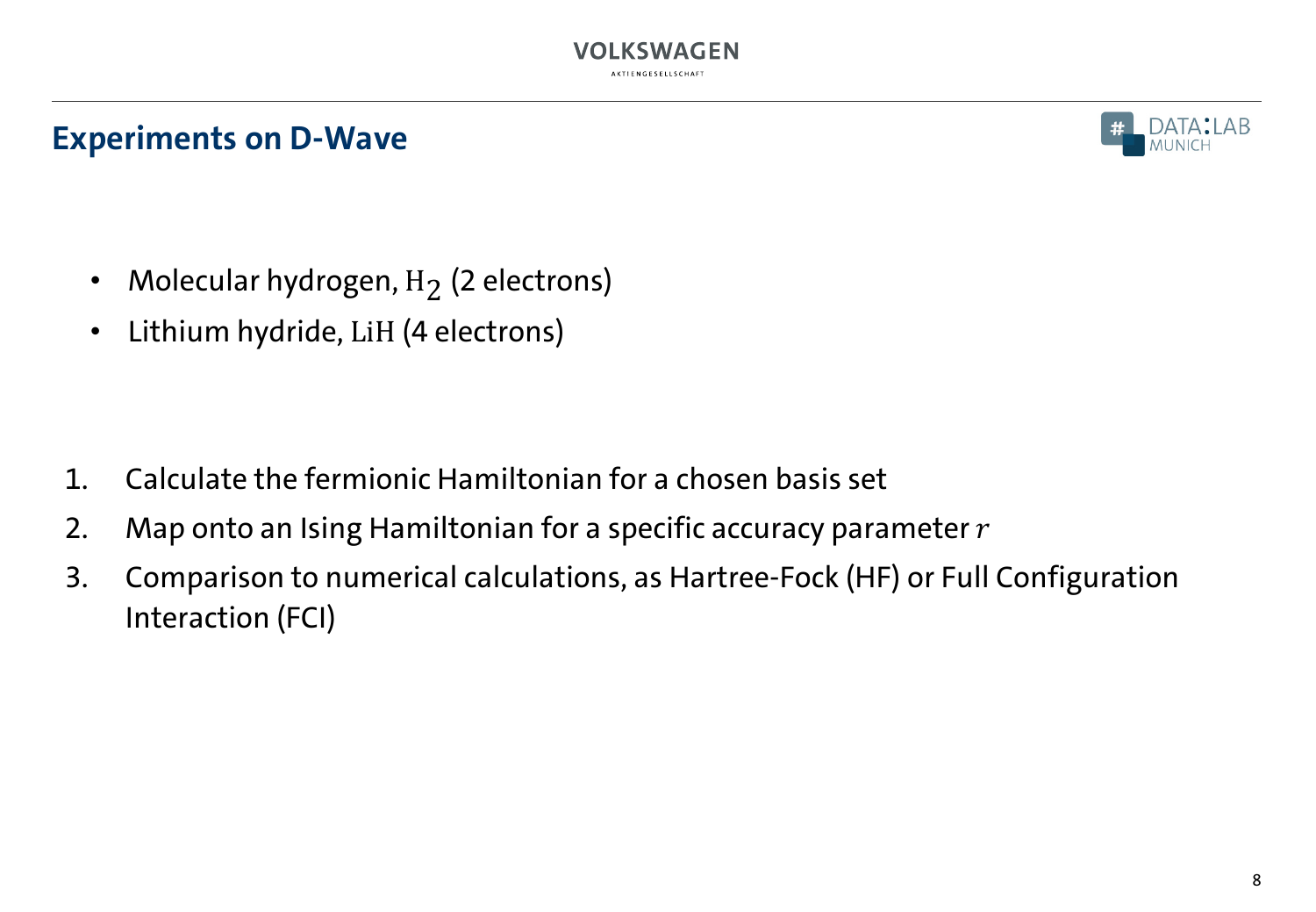#### **VOLKSWAGEN** AKTIENGESELLSCHAFT

**Results –** H<sub>2</sub> **Molecule –**  $r = 2$ 



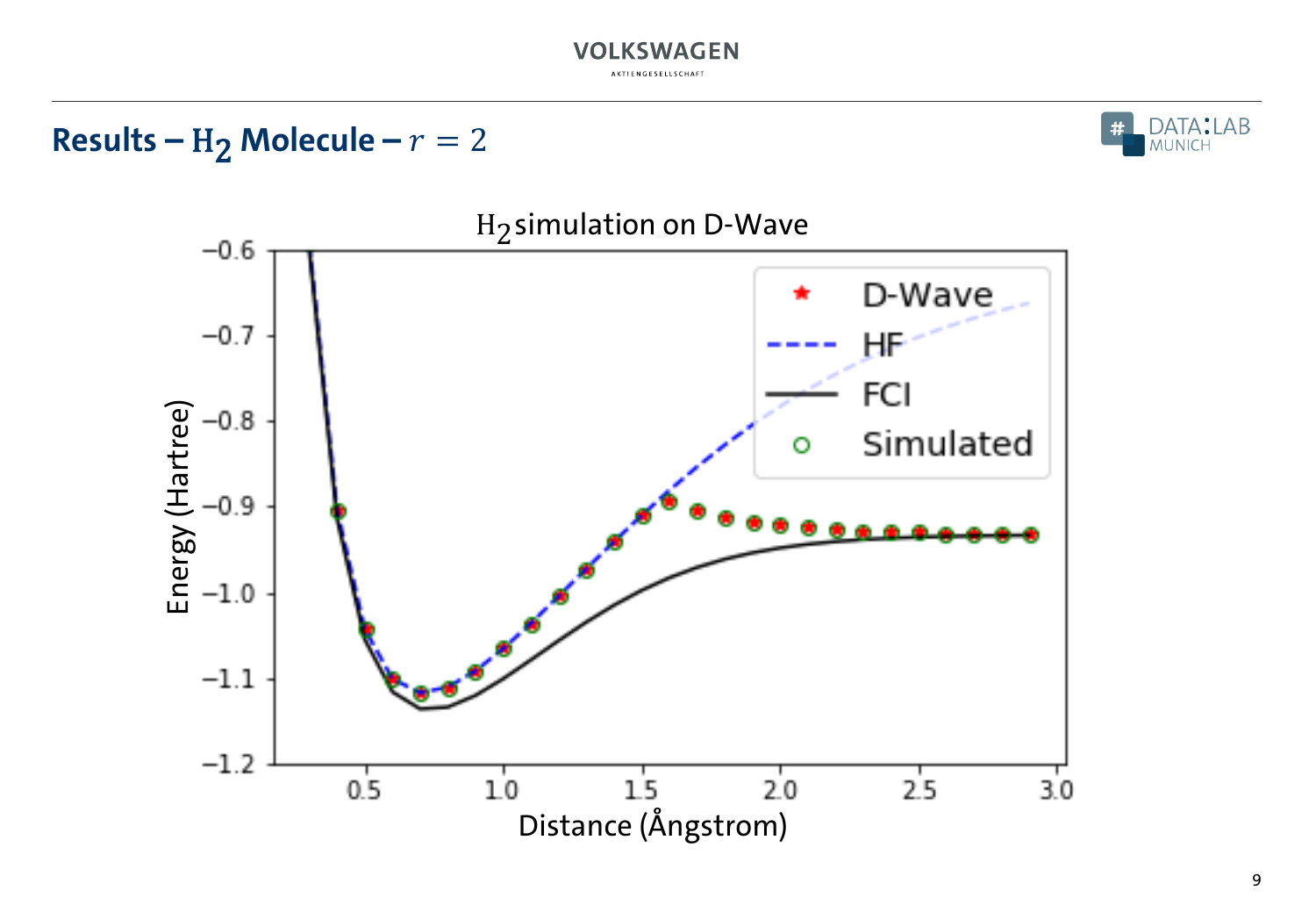#### **VOLKSWAGEN** AKTIENGESELLSCHAFT

**Results –** H<sub>2</sub> **Molecule –**  $r = 4$ 



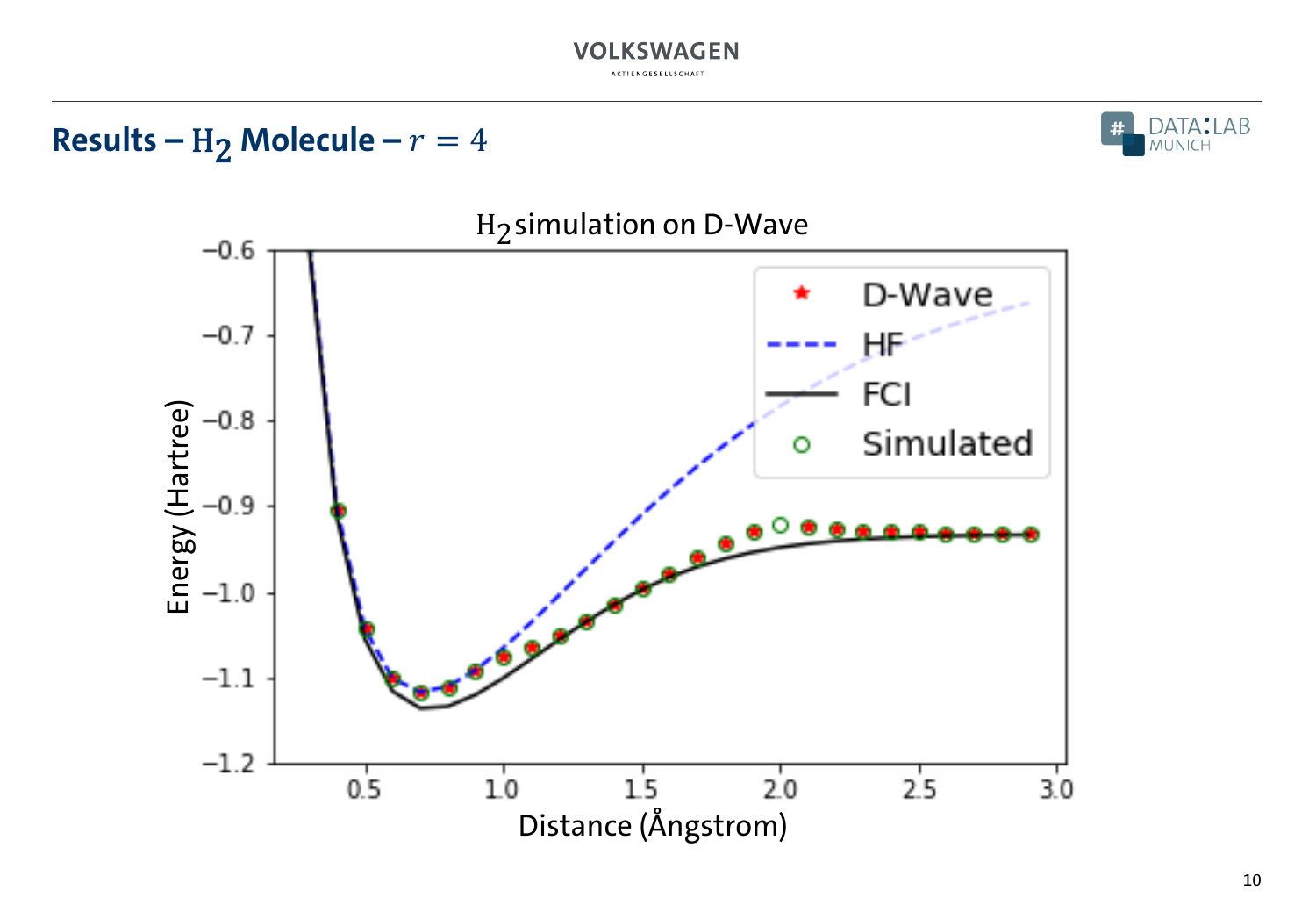#### **VOLKSWAGEN** AKTIENGESELLSCHAFT

**Results – LiH Molecule –**  $r = 2$ 



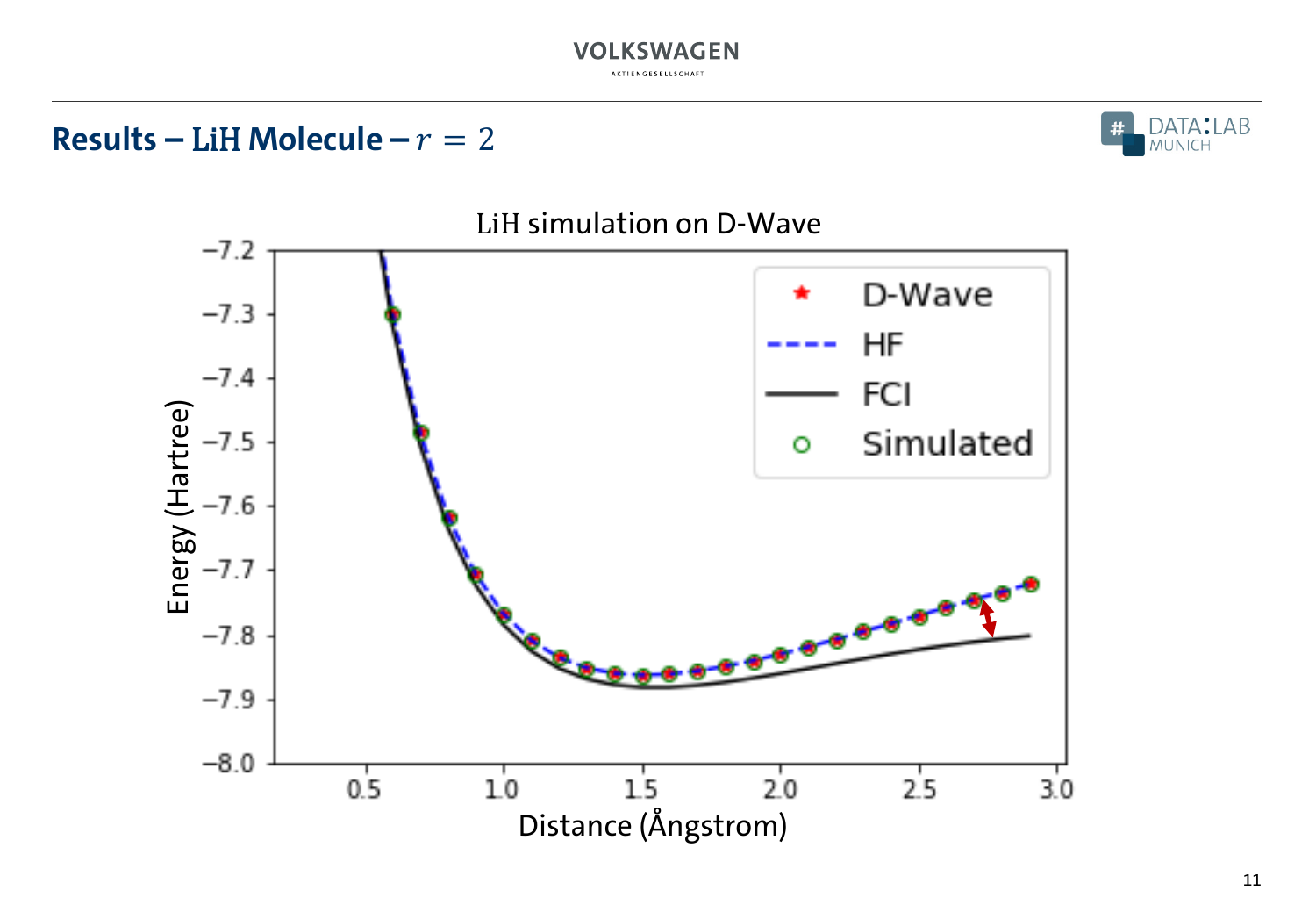

#### **Take home message**



• It is possible to use a D-Wave machine for electronic structure calculations

# **Outlook**

- Improve the results by increasing the accuracy parameter  $r$
- Study the scaling behavior for larger systems
- Find new approaches for larger molecules and implement these on a D-Wave quantum computer